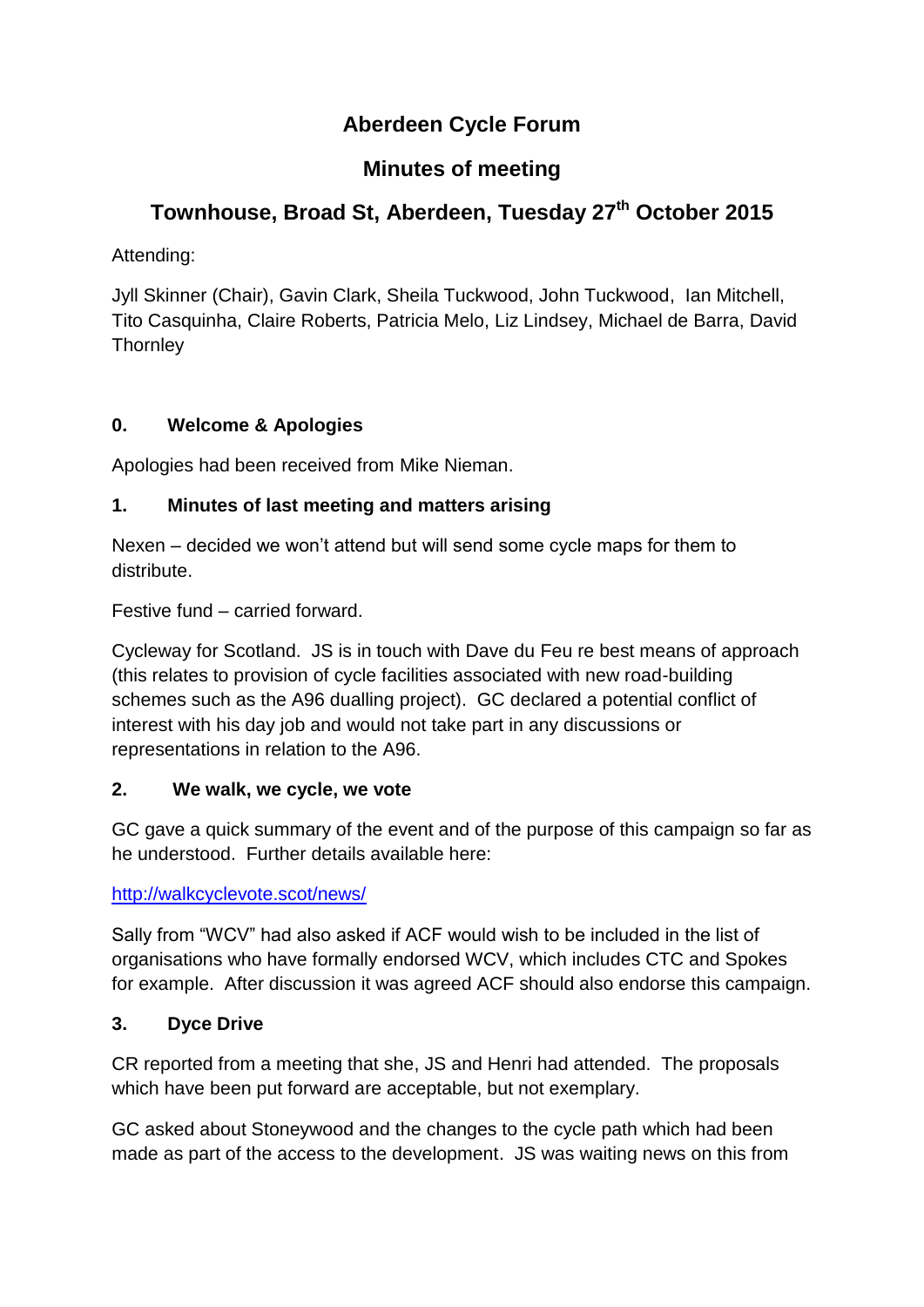Louise Napier of ACC. JS would chase her and LL would also follow up with Ruth Wolfe who had been involved for ACF.

## **4. Grampian Housing Association**

This had been included on the agenda as a result of a query from a member who was frustrated at having nowhere to store a bike. GHA were not being helpful and had threatened to remove by force any bikes left in the stairwell. Similar issues have been raised with us on many occasions in the past. After discussion it was agreed that we should approach GHA with suggestions of solutions, including how housing associations elsewhere deal with the issue, and pointing out that Nestrans funding could be available at 50%.

## **5. Sustrans visit**

IM had been in touch with the Sustrans Deputy Director of Built Environment and had asked if they would be willing to attend an ACF meeting at a future date. It was agreed that this was a good idea although it may be several months away. We would aim to compile a list of questions so that they were aware of the type of things we were interested in.

## **6. Cycle Route audits**

IM described the benefits of an audit tool as an objective assessment of cycle routes. It was often felt that ACC design a route or cycle way improvement, ask for our comments but then largely discount them as impractical or too costly. A tool which gave an objective scoring for a route would allow us (and them) to see what the final outcome for any given path represented – was it a "5 star" route, or a "2 star"? There are good examples from Wales and from London.

## **7. Active Travel Hub**

IM had organised a meeting with Desmond Bradley from Scotrail / Abellio. The Nestrans Cycle Development Officer, Louise Napier had also attended. Graham MacQueen from Sitling Cycle Hub\* (an excellent example of what could be achieved) was also present. \*See <http://www.stirlingcyclehub.org/>

Abellio were considering options to improve cycle facilities at the station. A 'Cycle park plus' (high quality bike parking on the concourse) was possible. However if match funding could be sourced, it was possible this could be a more elaborate 'Active Travel Hub' which is potentially a staffed facility and opens up all sorts of facilities such as bike hire, repairs etc etc

The target date (under the terms of their franchise bid) for Abellio to deliver something is March 2018 so this may take time but the potential is big.

There was a discussion about various models of 'hub' and business models. IM wanted to step back from leading on this due to work commitments but it was agreed